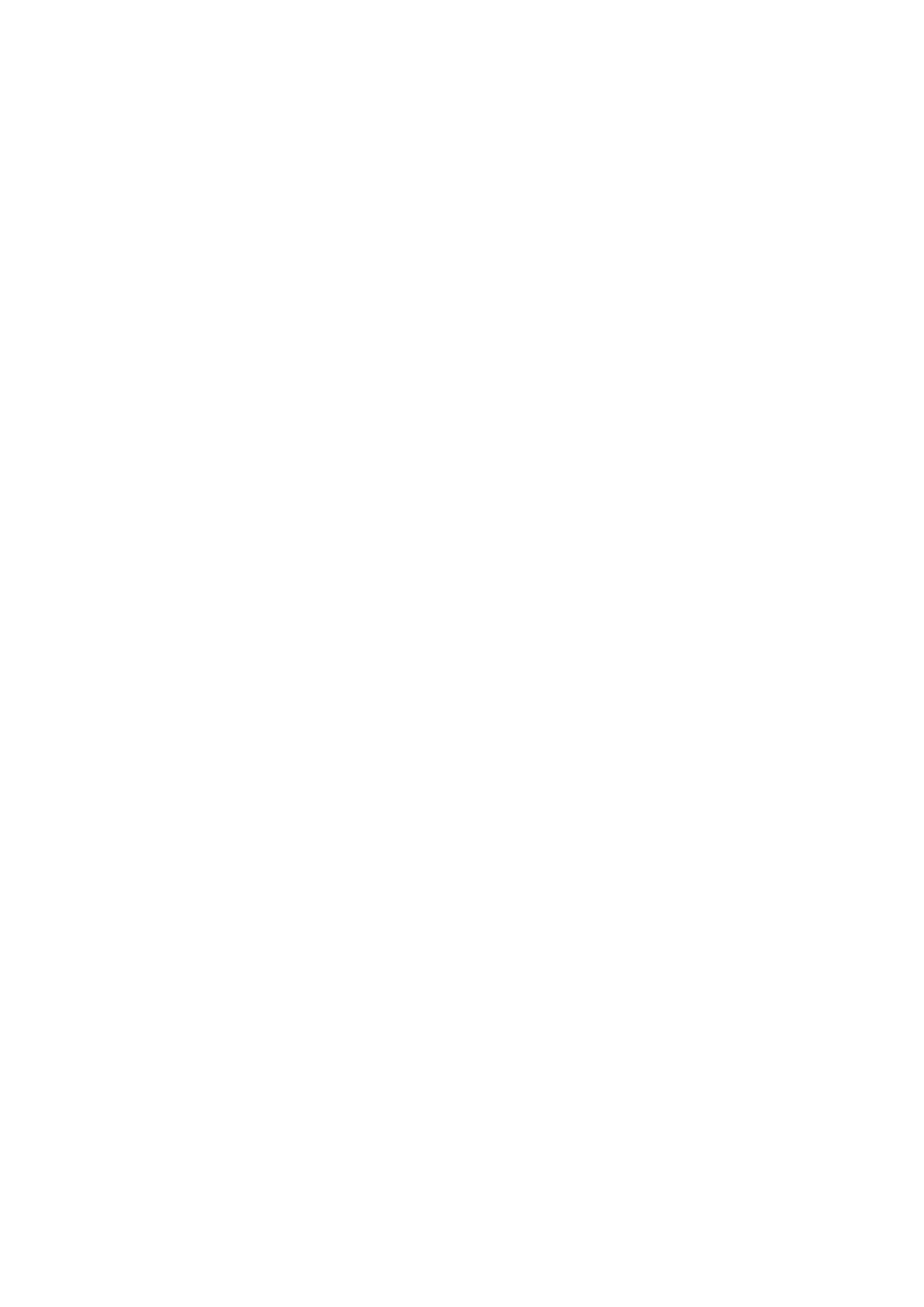## **Issue and Revision Record (Main Document)**

| <b>Revision</b> | <b>Date</b> | <b>Originator</b>                                                                                                                                             | <b>Checker</b>                                                                                                        | <b>Approver</b> | <b>Description</b>                                    |
|-----------------|-------------|---------------------------------------------------------------------------------------------------------------------------------------------------------------|-----------------------------------------------------------------------------------------------------------------------|-----------------|-------------------------------------------------------|
| $\overline{A}$  | 22/11/17    | J.Howe<br>C. White<br>O.Jefferies<br>P.Connolly<br>S.Rocke<br>A.Holt<br>A.Sinclair<br>C.Williams<br>J.Crocket<br>K.Martin<br>T.Grainger<br>D.Crilly<br>C.Onal | A.Morton<br>M.Driscoll<br>R.Teixeira<br>J.Williams<br>N.Price<br>C.Probert<br>K.Wall<br>J.Turner<br>S.Cull<br>C.Pound | M.de Voil       | <b>First Draft for TfW Review</b>                     |
| B               | 22/01/18    | J.Howe<br>J.Crocket                                                                                                                                           | A.Morton<br>J.Howe                                                                                                    | M.de Voil       | Wider Economic Impacts<br>& TfW comments incorporated |
| $\mathsf{C}$    | 08/05/18    | J.Howe                                                                                                                                                        | A.Morton                                                                                                              | M.de Voil       | <b>Welsh Government</b><br>comments incorporated      |
| D               | 04/07/18    | J.Howe                                                                                                                                                        | A.Morton                                                                                                              | M.de Voil       | <b>Minor Amendments</b>                               |
| E               | 19/09/18    | J.Howe                                                                                                                                                        | A.Morton                                                                                                              | M.de Voil       | <b>Minor Template Amendments</b>                      |

## **Document reference:** 367590-WTD-CAR-3201

## **Information class: Standard**

This document is issued for the party which commissioned it and for specific purposes connected with the above-captioned project only. It should not be relied upon by any other party or used for any other purpose.

We accept no responsibility for the consequences of this document being relied upon by any other party, or being used for any other purpose, or containing any error or omission which is due to an error or omission in data supplied to us by other parties.

This document contains confidential information and proprietary intellectual property. It should not be shown to other parties without consent from us and from the party which commissioned it.

Mott MacDonald Fitzalan House Fitzalan Road Cardiff CF24 0EL

T +44 (0)29 2046 7800 F +44 (0)29 2047 1888 mottmac.com

Transport for Wales Southgate House Wood Street Cardiff CF10 1EW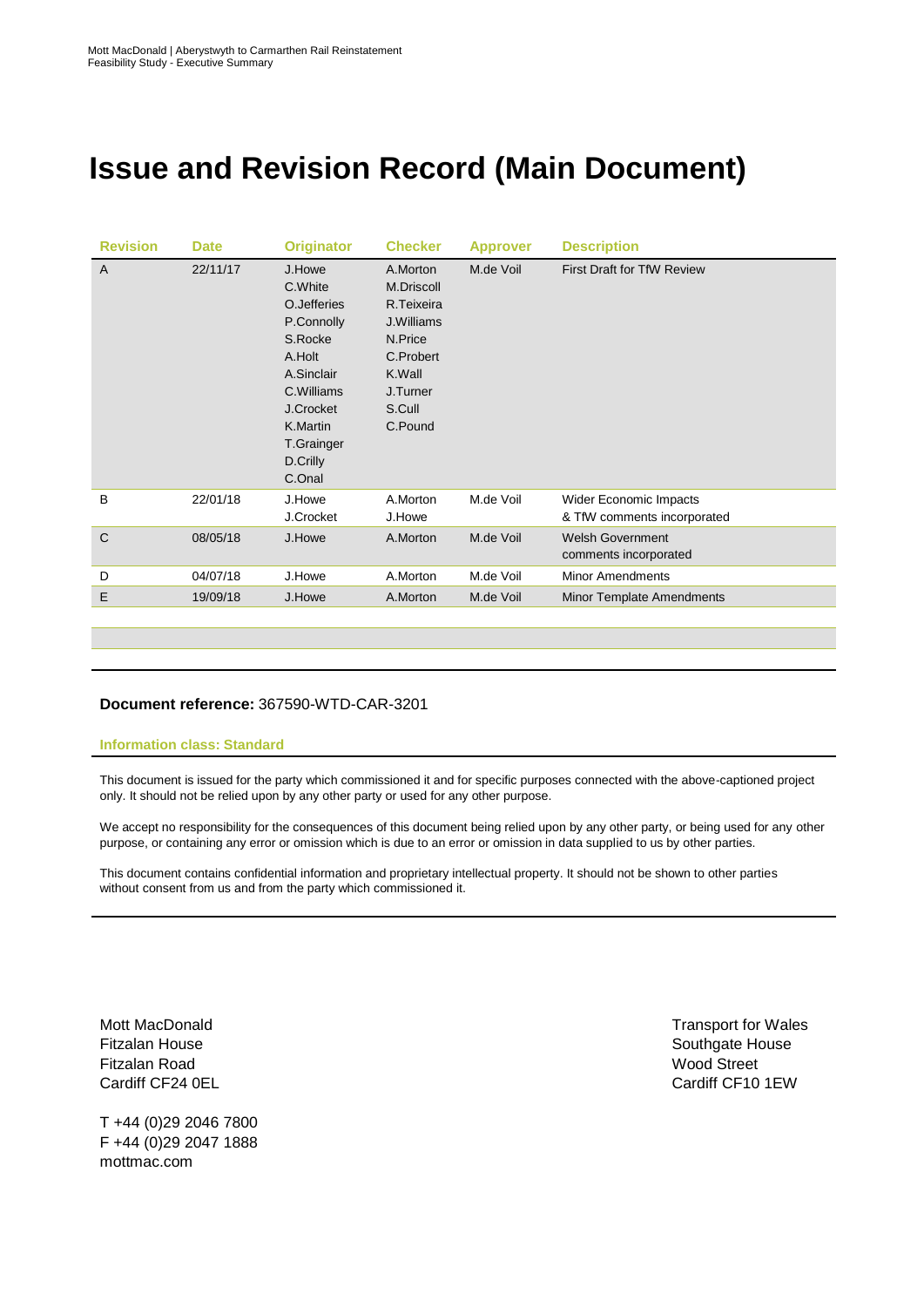Transport for Wales (TfW) commissioned Mott MacDonald to undertake a feasibility study into the reinstatement of a modern heavy railway link and attractive passenger rail services between the towns of Aberystwyth and Carmarthen.

The study was funded by the Welsh Government in recognition of the 'Case for Change' in the improvement of the strategic connections between Aberystwyth and Carmarthen, as identified by the WelTAG Stage One: Outline Case Report of November'16, and their wish to further explore the opportunities suggested by the previous Route Scoping Study of September'15.

Whilst this study broadly confirms the technical feasibility of reinstating a modified route and train service, it also highlights a number of key constraints/impacts to be resolved, and confirms the environmental importance and sensitivity of much of the route.

The identified scheme is believed to be close to optimal (within fixed constraints), but true viability would only be determined once the scheme has been more fully reconciled, through further detailed study, and in close consultation with the relevant local and statutory stakeholders.

Particular challenges include:

- **Cors Caron:** Identification of appropriate engineering solutions to address anticipated dynamic displacement and settlement issues related to the peat geology, whilst also being fully compatible with the environmental protection of the bog, and its flora and fauna.
- **Carmarthen Afon Towy Crossing and A484 Closure:** Resolution/mitigation of the impacts of the required A484 link bridge closure to through traffic, and potential flood risk impacts of new bridge(s) across the Afon Towy.
- **Accommodation of the Gwili Railway Preservation Company:** Where it has been determined that the Gwili Railway could not continue to operate in its current form, the availability and cost of appropriate re-provision at another location.
- **Mitigation of extensive Flood Risks:** Measures required in regard to the significant lengths of the route that are within Flood and Tan15 Development advice zones.
- **Property Impacts:** There would be some level of unavoidable residential property loss, together with noise and visual impacts on several communities along the route.
- **Environment and Consents:** The route passes through, or close to, a large number of sites and features which are protected by a range of statutory designations, which would require careful consideration during the planning and implementation of the project.
- **Ground Conditions, Residual Structures and Earthworks:** In advance of in-depth investigation, the specific measures required to bring the historic infrastructure back into use cannot be fully determined. Similar ground condition risks exist in regard to major new works, such as the Pen-Y-Banc Tunnel, Llanfarian cutting, and other new earthworks and structures related to the various deviations from the historic route.

Subject to the satisfactory resolution of the above, initial operational assessments have determined that the reinstated route could provide a regular hourly train service between Aberystwyth, Llanilar, Tregaron, Lampeter, Llanybydder, Pencader and Carmarthen, with an end to end journey time of around 85 minutes.

It is suggested that these services may be most economically and beneficially provided by extension of existing services on the adjoining routes (e.g. the Manchester to Carmarthen services), with local infills to the achieve higher (hourly) frequencies where required.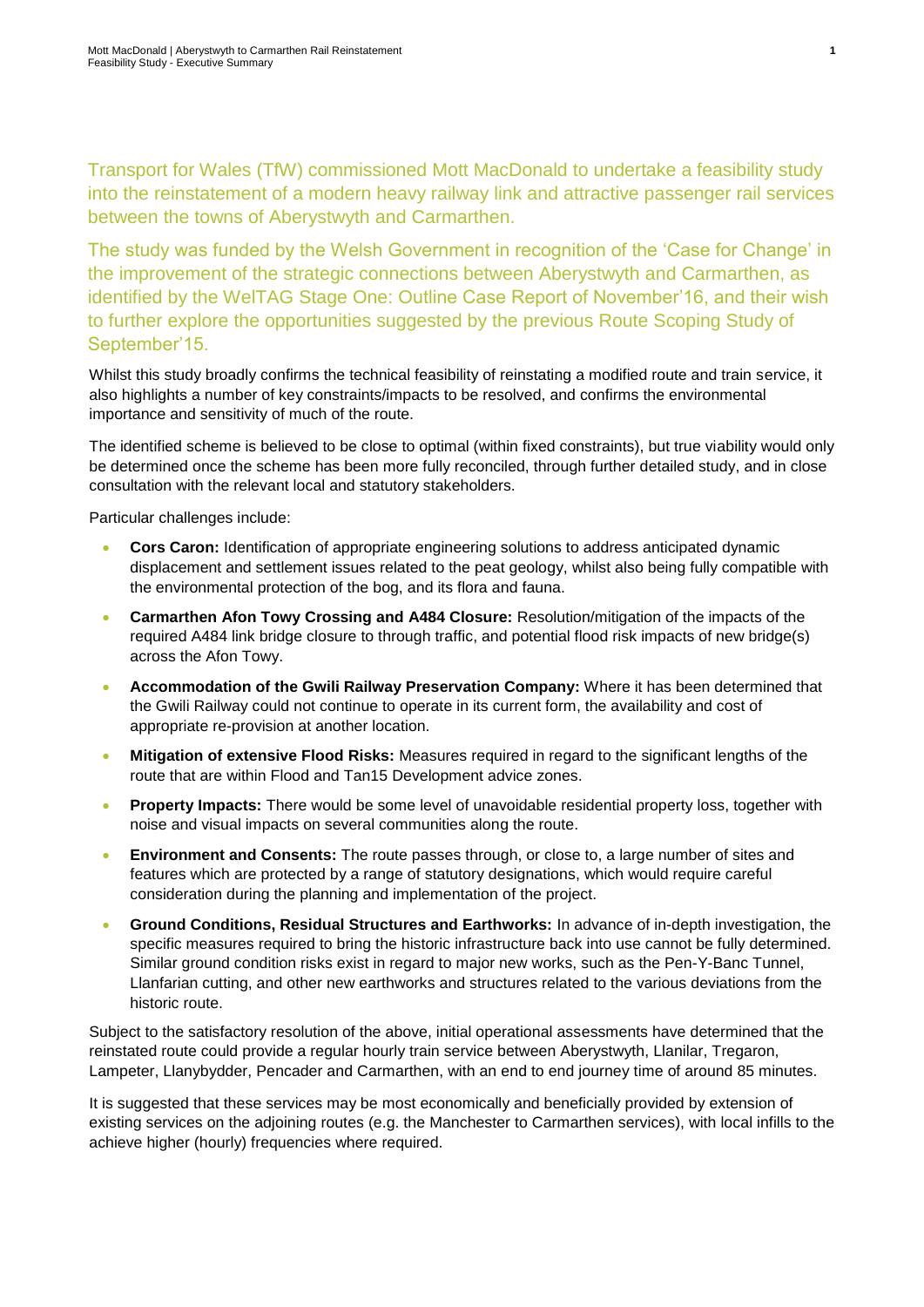On the basis of these assumed services, and an opening year of 2024, initial demand assessments indicate that the reinstated railway service could attract up to 370,000 trips in its first year of operation, rising to 425,000 and 489,000 in the assessment years of 2027 and 2037 respectively.



<span id="page-4-0"></span>**Figure 1: Affordability Summary**

[Figure 1](#page-4-0) provides an 'Affordability Summary' of relevant scheme financial and economic factors, as determined by the Capital Cost, Economic, and Wider Economic Impact assessments which were undertaken as a part of the study, to advise:

- A total cost build-up of £775 million (@ Q4 2017 prices) for the assumed single core option, incorporating two passing loops, and configured to the delivery of a 60 minute service frequency in accordance with the findings of the technical study (as DS1). It should be noted that there are a range of specific assumptions and exclusions to this cost build-up.
- To the current level of scheme maturity, the cost build-up includes an optimism bias uplift of £276m, which is a general risk allowance reflecting HM Treasury/DfT guidance. Were the scheme to be progressed further, risk allowances would more appropriately be defined via quantified risk assessments to the particular challenges of the scheme, noting that this may identify a need for higher contingency values than given above.
- Considering a standard range of costs and benefits (to PDFH v.5.1) a CAPEX affordability limit (to a BCR of 1.0) has been determined in the range of £230m to £255m, dependent on the service interval adopted.
- By extension of the above assessment to include Wider Economic Impacts, CAPEX affordability limits (to a BCR of 1.0) were subsequently raised to a range of £281m to £333m, again dependent on the service interval adopted.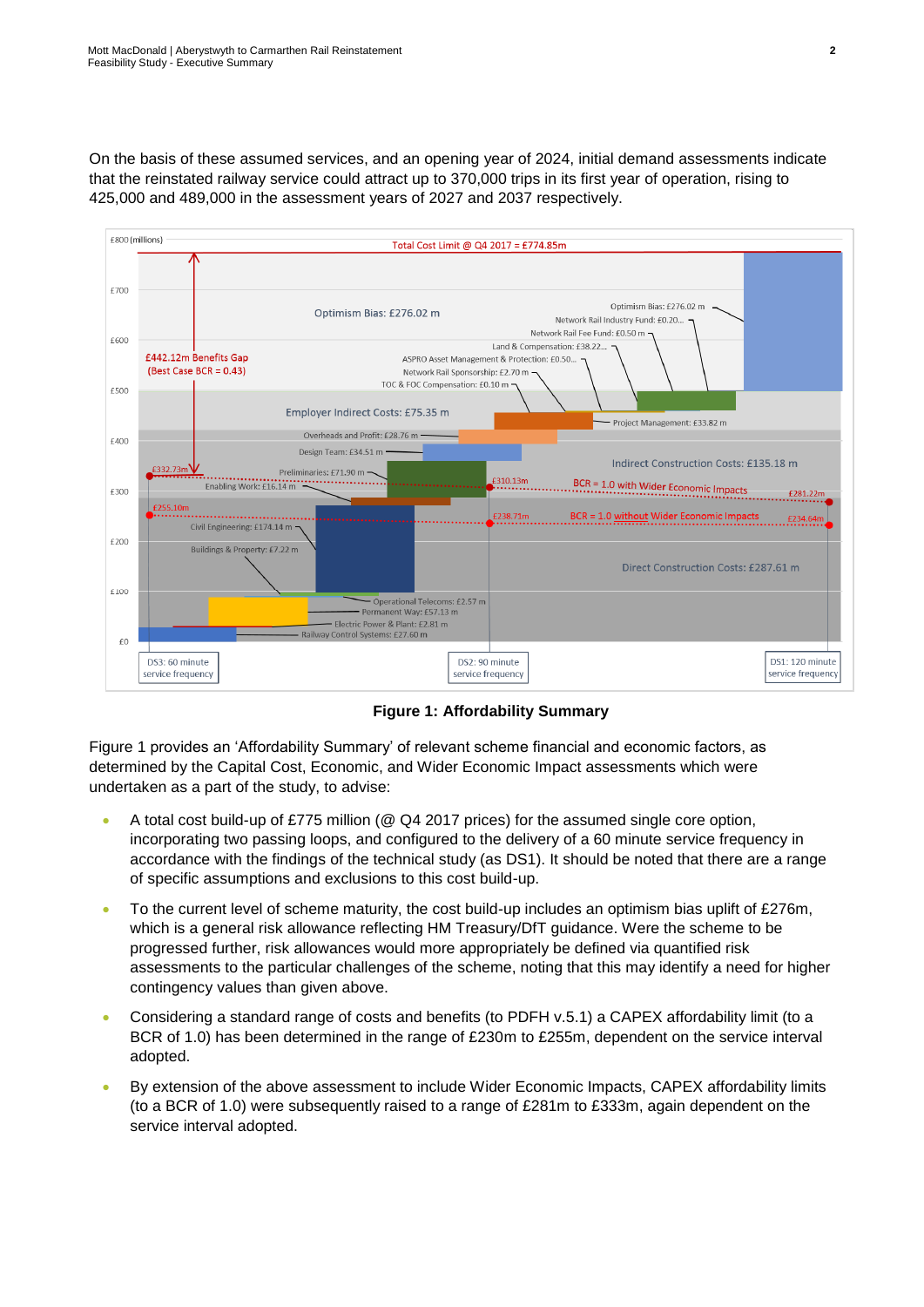- Economic Assessments to a range of 60, 90 and 120 minute service intervals demonstrate little sensitivity (£16m total variance) to improved frequencies against the standard assessment, with an increased (if still moderate) impact of £47m total variance, once Wider Economic Impacts are included.
- Even with overall journey times reduced by around a quarter (n.b. an undeliverable reduction from 85 to 65 minutes), separate time sensitivity tests also show only moderate impacts, with a Maximum NPV increase of £42m.
- A best case BCR of 0.43, or a £442m benefits gap to the assessed total scheme for a target BCR of 1.0 (as the point at which economic costs and benefits are equal).

Where the above demonstrates the absence of any realistic prospect of either improving the economic benefits of the scheme, or reducing its overall cost, it is readily apparent that the scheme does not present a positive economic case. As such the scheme is only likely to be progressed in regard to wider societal needs, and strategic aims, the consideration of which is beyond the scope of this study.

Low local population levels (and levels of business, leisure, tourism activity, etc.) impose the key constraint on realistic demand levels, and thus achievable economic benefit. The achievement of a core BCR of 1.0 would require demand to more than double from the forecast, as shown relative to local populations in Figure 2 below.



**Figure 2: Forecast & Required Journeys per Week versus Local Population**

To the original context of the WelTAG Stage One: Strategic Outline Case Report for "Improving Strategic Transport Connections between Aberystwyth and Carmarthen", the completion of the study is useful in directly addressing many of the noted key risks, uncertainties, adverse impacts and constraints attributed to a new rail route. Workable solutions are presented to various of the issues raised, although concerns relating to the capital costs, environment, insufficient population, and the continued operation of the Gwili Railway are confirmed.

Where the WelTAG Stage One "Case for Change" remains to be addressed, it is hoped that the findings of this study will provide useful benchmarks for cost and BCR comparison to the alternative options that have been recommended to be taken forward. In this regard, it should be noted that whilst the study has attempted to provide a comprehensive high level overview of principal issues and approaches, significant further detailed work would be required to fully define a deliverable scheme.